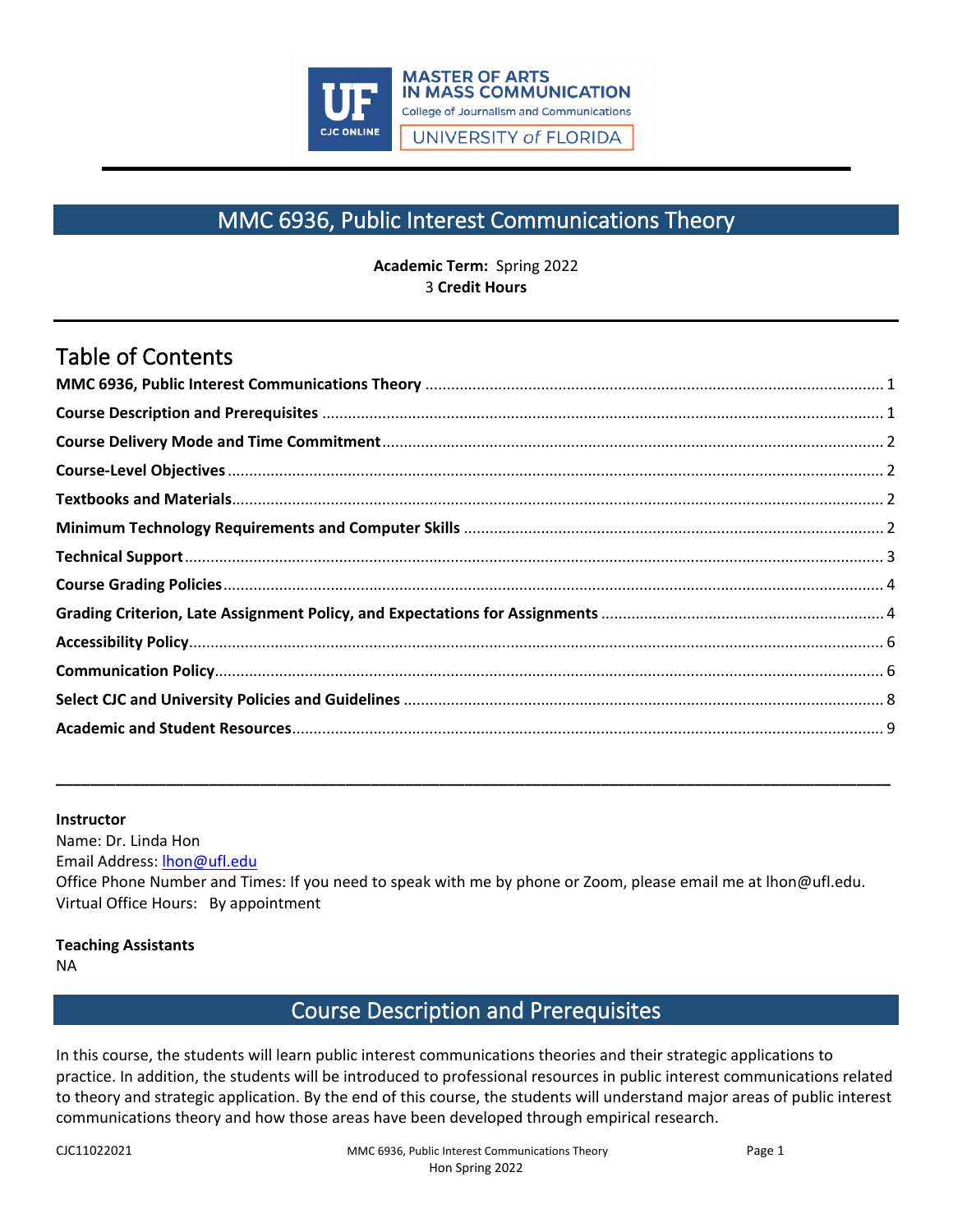<span id="page-1-0"></span>None

## Course Delivery Mode and Time Commitment

This is a fully online course, and you must log into Canvas with your Gatorlink username and password to access the materials and assignments. The course is organized into modules with due dates. Unless otherwise specified, each module begins on Monday at 12:00 AM, ET, and ends on Sunday at 11:59 PM, ET.

#### **Time Commitment**

<span id="page-1-1"></span>Expect to spend between 10 to 20 hours per week, per course, watching lectures, reading, working on assignments and projects, and engaging in discussions.

## Course-Level Objectives

Upon successful completion of this course, students will gain knowledge from examining, analyzing, and synthesizing empirical theoretical research and practice exemplars that will allow students to:

- 1. Evaluate the strengths and limitations of major paradigms in public interest communications theory (CO: 1).
- 2. Create theoretically driven actionable recommendations for a strategic public interest communications plan and apply them to a client/organization (CO: 2).

<span id="page-1-2"></span>(CO = Course-Level Objective)

## Textbooks and Materials

#### **Required Course Textbook(s)**

There are no required textbooks. Course readings are available as hyperlinks in the Canvas shell.

#### **Recommended Textbook(s)**

American Psychological Association. (2020). *Publication manual of the American Psychological Association: The official guide to APA style* (7th ed.).

- ISBN-13: 978-1433832161
- ISBN-10: 143383216X

Changes in the APA 7<sup>th</sup> Edition

**Publisher Materials**  N/A

<span id="page-1-3"></span>**Course Reserves** N/A

# Minimum Technology Requirements and Computer Skills

### **COMPUTER REQUIREMENTS**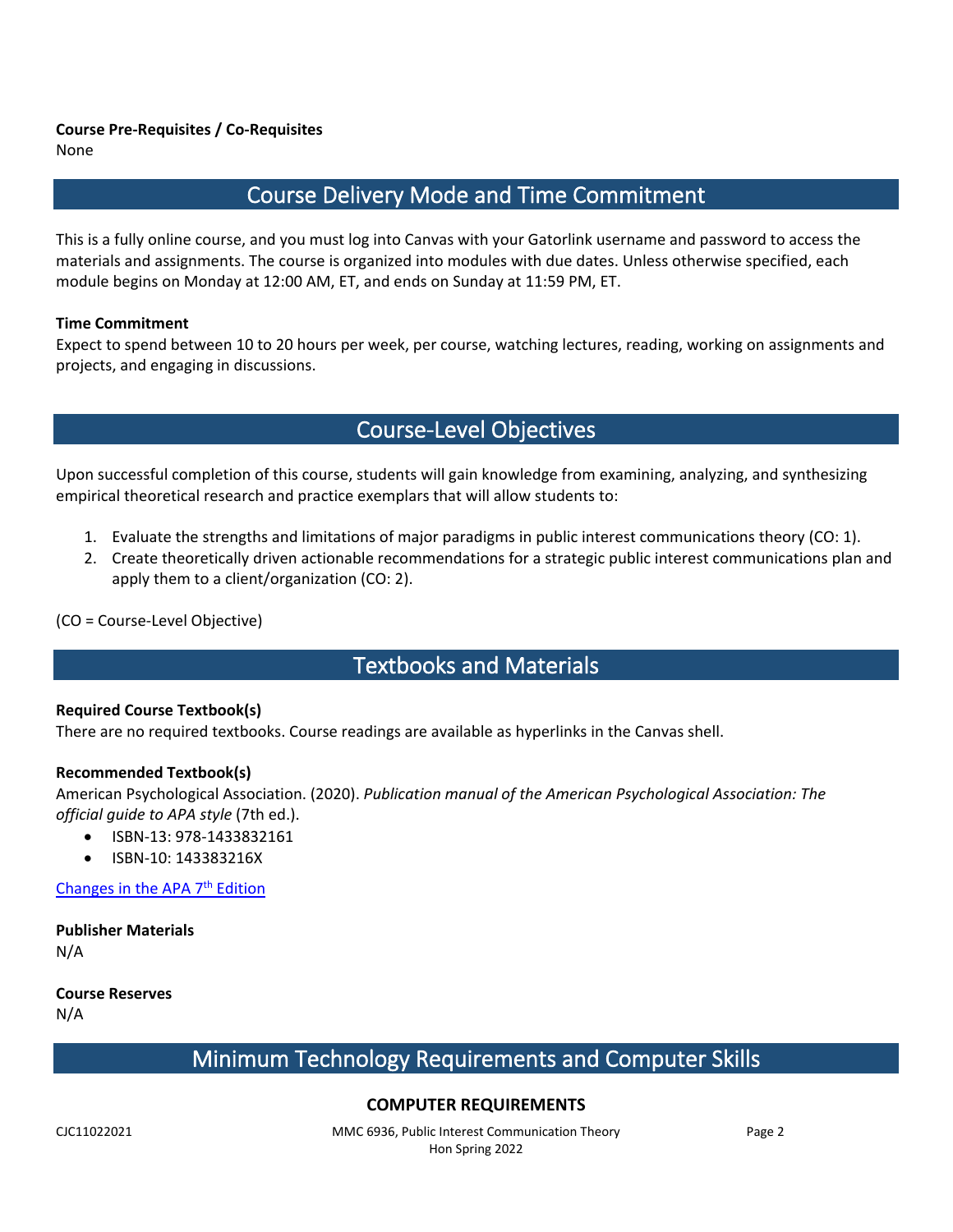#### **Basic [Computer Specifications](https://community.canvaslms.com/docs/DOC-2059) for Canvas**

- [Specifications](https://guides.instructure.com/m/67952/l/720328-what-are-the-basic-computer-specifications-for-canvas)
- Reliable Web Browser: Login to Canvas and make sure your Internet browser is compatible.

#### **Peripherals**

• A backup option should be available to minimize any loss of work such as an external hard drive, a USB drive, cloud storage, etc.

#### **Hardware**

- Dependable computer.
- Computer speakers.
- Headset with microphone.
- Webcam.

#### **Software**

- [Microsoft Office 365.](https://news.it.ufl.edu/education/free-software-downloads-of-ms-office-365/)
- [UF Apps](https://info.apps.ufl.edu/) access UF software applications from any device from any location, at any time.
- Canvas Mobile App: Download instructions for [iOS device](https://community.canvaslms.com/docs/DOC-1658) or [Android device.](https://community.canvaslms.com/docs/DOC-1548)
- [Adobe Reader](https://get.adobe.com/reader/)
- <https://ufl.zoom.us/>

#### **Internet Connection**

- Recommended: Broadband Internet connection with a speed of 4 Mbps or higher.
- To function properly, Canvas requires a high-speed Internet connection (cable modem, DSL, satellite broadband, T1, etc.). The minimum Internet connection speed to access Canvas is a consistent 1.5 Mbps (megabits per second) or higher.
- [Check your Internet speed here.](http://www.speedtest.net/)

#### **MINIMUM COMPUTER AND DIGITAL INFORMATION LITERACY SKILLS REQUIREMENTS**

The general and course-specific computer and digital information literacy skills you must have to succeed in the course include, but are not limited to, the following:

- Accessing the Internet.
- Using Canvas.
- Using email with attachments.
- Creating and submitting files in processing program such as Microsoft Office Tools.
- Copying and pasting functions.
- Downloading and installing software.
- Using presentation, graphics, and other programs.
- Posting and commenting in an online discussion.
- <span id="page-2-0"></span>Searching the University of Florida library and websites.

### Technical Support

In the event that you have technical difficulties with your course, please contact the [UF Computing Help Desk](https://it.ufl.edu/) either by filling out an [online request form](https://my.it.ufl.edu/CherwellPortal/UFITServicePortal) or calling 352-392-4357 - select option 1. The Help Desk is located on the ground floor of the Hub on the UF campus.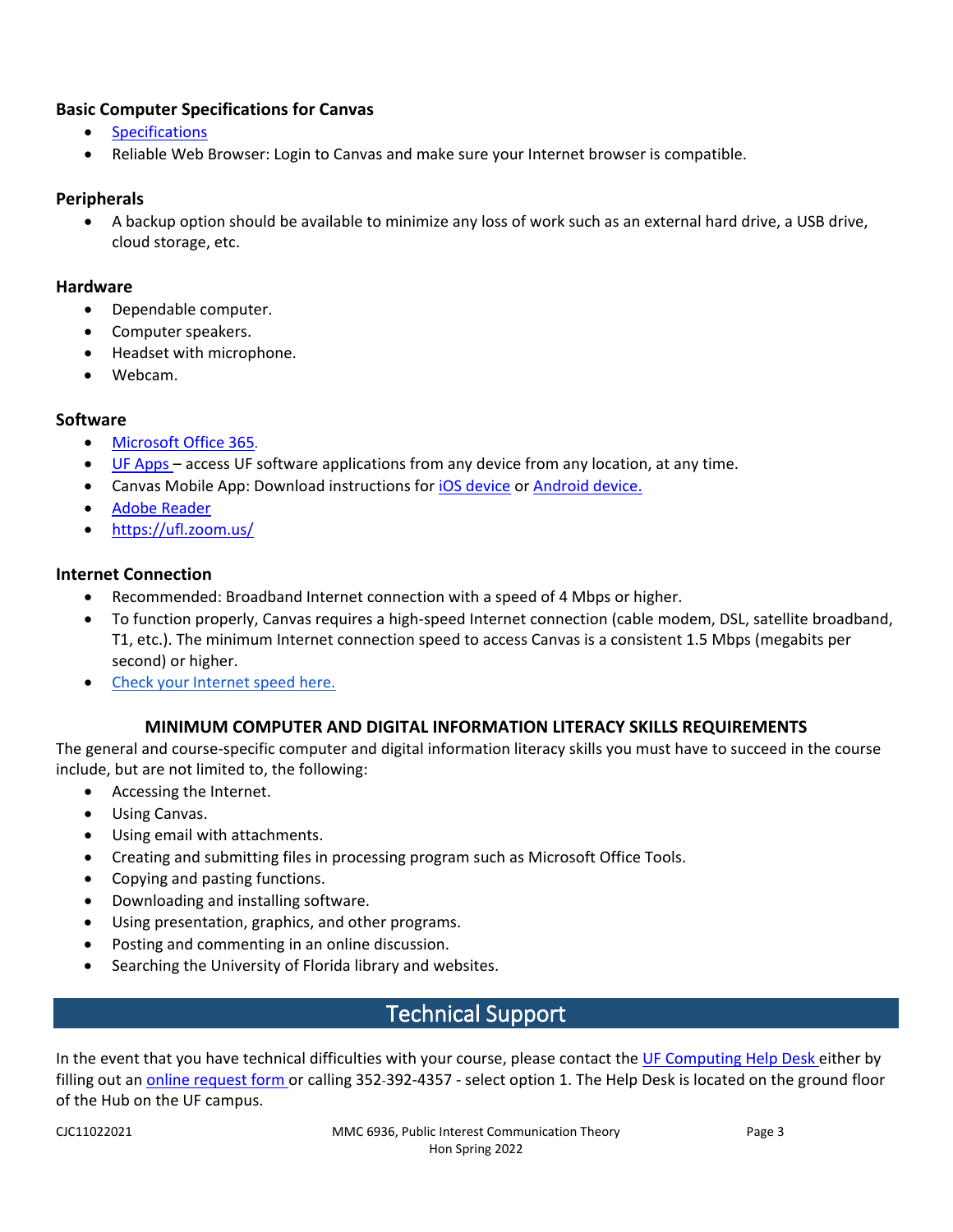If your technical difficulties caused you to miss a due date, you MUST report the problem to the Help Desk and then email your instructor. Include the ticket number that you are given from the Help Desk in an email to the instructor to explain the late assignment/quiz/test.

#### **IT Support**

For all Technical assistance questions please contact the UF Computing Help Desk: Phone: 352-392-HELP (4357) Email: [helpdesk@ufl.edu](mailto:helpdesk@ufl.edu)

#### **Please Note**

<span id="page-3-0"></span>Your instructor is not able to handle technological issues or answer questions related to computer issues. If a problem of this nature arises that causes you to miss an assignment, you must provide your Help Desk ticket number to the instructor in order to receive an extension.

### Course Grading Policies

### Grading Criterion, Late Assignment Policy, and Expectations for Assignments

### **GRADING CRITERION**

#### <span id="page-3-1"></span>**Discussion Boards (40%)**

During the live session, the instructor will deliver an overview of the course topic for that week. Students then will be divided into breakout groups to discuss instructor prompts and collaboratively prepare a written response that will be posted on the discussion board. A substantive response adds scholarly value to the discussion by addressing the instructor discussion prompts in a way that demonstrates your understanding of the course materials and your ability to apply them to professional practice. Also, as the class unfolds, you should demonstrate your ability to see connections and contradictions among the theories as well as the strengths and weaknesses of the theories. The class then will reconvene and share discussion from the breakout groups.

#### **Mid-term Assessment (30%) and Final Assessment (30 %)**

The Mid-Term and Final Assessments are individual and creative projects that expect you to synthesize the main theoretical principles covered in the course and apply them to professional settings and clients. There are two parts—(1) producing the project **(25%)** and (2) providing feedback to another student on his or her project as well as analyzing your own based on what you learned from your class peer's project **(5%)**. Detailed and specific guidelines for the Assessments and grading rubrics are provided in the course shell.

Your grade will be calculated based on the following:

| <b>Assignments/Assessments</b>            |      | Weight (%) |
|-------------------------------------------|------|------------|
| <b>Course Evaluation</b><br>$\bullet$     | 0    | 0%         |
| <b>10 Discussions</b>                     | 1000 | 40%        |
| Worth up to 100 points each.<br>$\bullet$ |      |            |
| 1 Mid-term Assessment                     | 100  | 30%        |
| Worth up to 100 points.<br>$\bullet$      |      |            |
| 1 Final-Assessment                        | 100  | 30%        |
| Worth up to 100 points.<br>$\bullet$      |      |            |
| TOTAL                                     | 1200 | 100%       |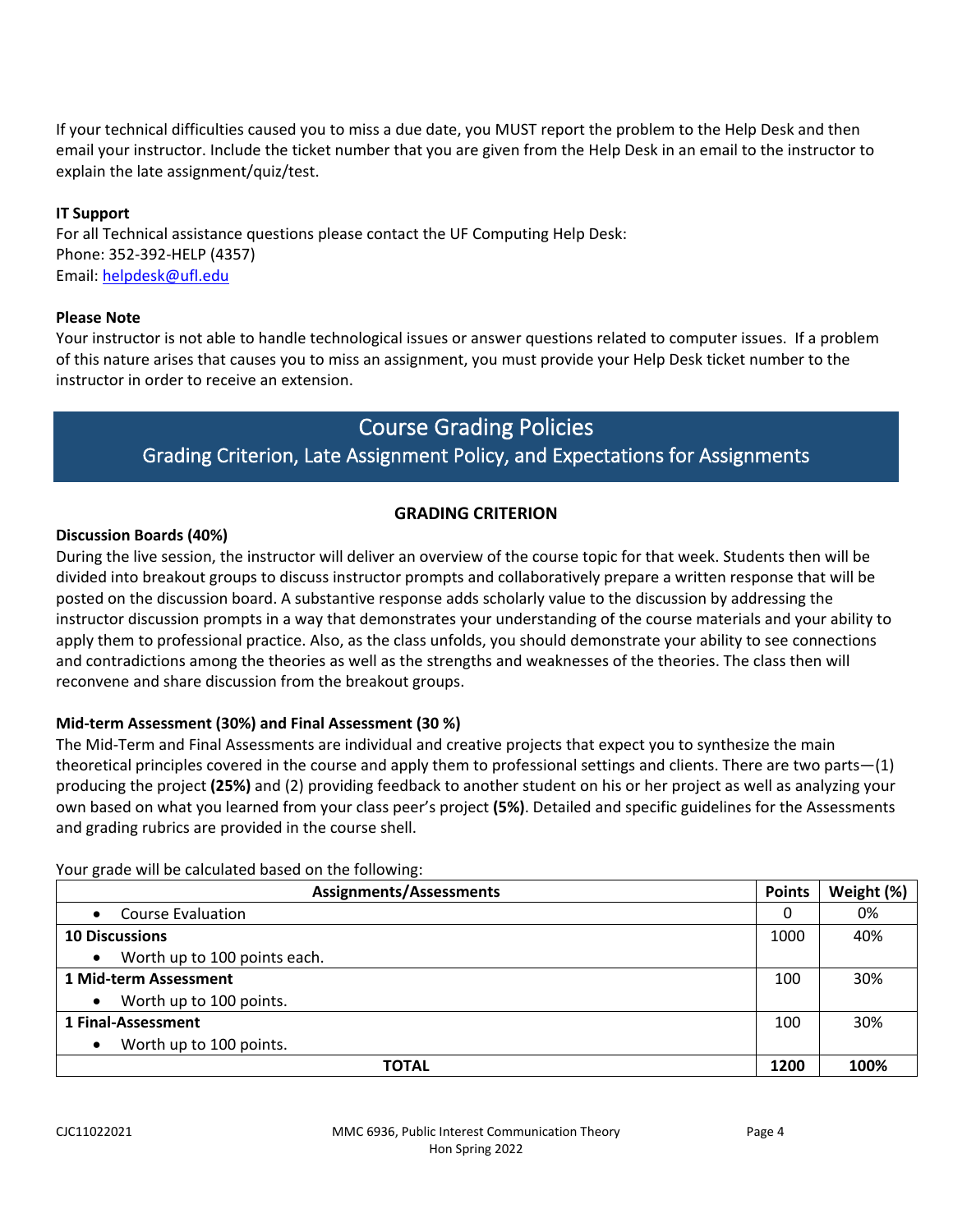#### **Expectations for Writing Assignments: Writing Style**

In order to meet the academic rigor and standards of a graduate program, all students are required to use the Publication Manual of the American Psychological Association (APA) 7th Edition style in their courses. The APA 7th Edition Manual has a plethora of guidelines that includes scholarly writing, publishing principles, elements and format for your papers, writing style and grammar, bias-free language guidelines, mechanics of style, intext citing and references, etc. For additional information on notable changes, see changes between APA 6th Edition and APA 7th Edition.

| Grade | Percentage |
|-------|------------|
| A     | 92.5-100%  |
| А-    | 89.5-92.4% |
| B+    | 86.5-89.4% |
| R     | 82.5-86.4% |
| В-    | 79.5-82.4% |
| C+    | 76.5-79.4% |
| C     | 72.5-76.4% |
| $c-$  | 69.5-72.4% |
| D+    | 66.5-69.4% |
| D     | 62.5-66.4% |
| D-    | 59.5-62.4% |
| E     | 0 – 59.4%  |

The only passing grades for graduate students are A, A-, B+, B, B-, C+, C, and S. Grades of B-, C+ or C count toward a graduate degree if an equal number of credits in courses numbered 5000 or higher have been earned with grades of B+, A- and A, respectively. Grade points are not given for S and U grades; S and U grades are not used to calculate grade point averages. All letter-graded courses eligible to count toward the graduate degree, except 1000- and 2000-level courses, are used to calculate the cumulative grade-point average. Letter grades of C-, D+, D, D- or E are not considered passing at the graduate level, although the grade points associated with these letter grades are included in grade point average calculations. See the [UF grading policy](https://catalog.ufl.edu/graduate/regulations/#text) for more information.

#### **LATE ASSIGNMENT POLICY**

Late assignments will not be accepted unless it is a [University excused absence](https://catalog.ufl.edu/UGRD/academic-regulations/attendance-policies/) as stated in the attendance policies. *No*  late work will be accepted for final projects or work due in the final week of class due to the university grading *deadlines.* If potential issues arise concerning submitting final work, students should contact their instructors before deadlines to discuss the possibility of an Incomplete Grade Contract.

- 1. Late Assignment Grade Reductions
	- a. 0-24 Hours Late: 10% reduction in grade.
	- b. Over 24 Hours (24 hours and 1 minute) to 7 Calendar Days Late: 20% reduction in grade.
	- c. After the  $7<sup>th</sup>$  Calendar Day: Work will not be accepted.
- 2. Late Discussions will not be accepted.

#### **EXPECTATIONS FOR ASSIGNMENTS**

• **Course Evaluation** 

CJC11022021 MMC 6936, Public Interest Communication Theory Page 5 Hon Spring 2022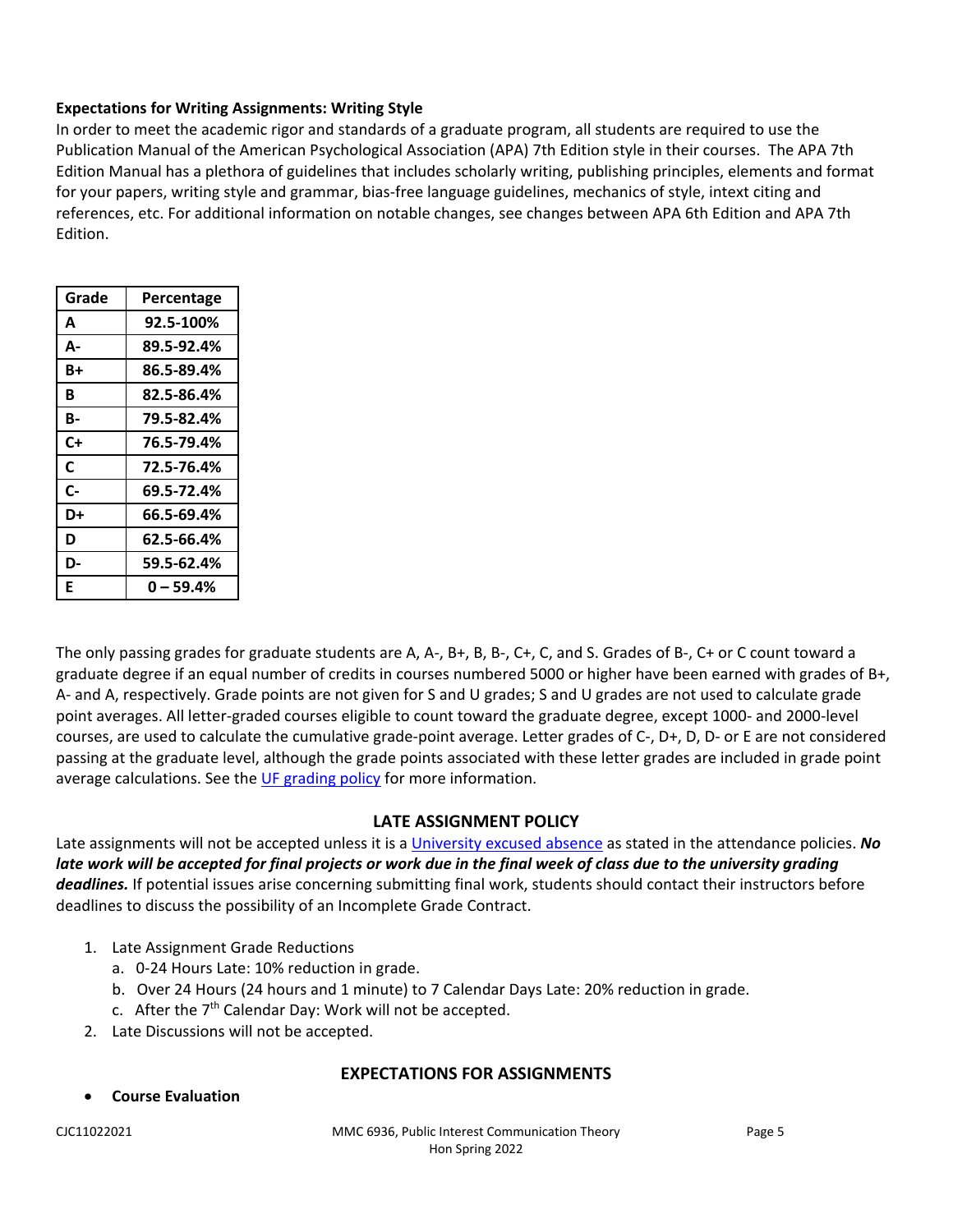Students are expected to provide professional and respectful feedback on the quality of instruction in this course by completing course evaluations online via GatorEvals. Guidance on how to give feedback in a professional and respectful manner is available at [https://gatorevals.aa.ufl.edu/students/.](https://gatorevals.aa.ufl.edu/students/) Students will be notified when the evaluation period opens, and can complete evaluations through the email they receive from GatorEvals, in their Canvas course menu under GatorEvals, or via [https://ufl.bluera.com/ufl/.](https://ufl.bluera.com/ufl/) Summaries of course evaluation results are available to students at [https://gatorevals.aa.ufl.edu/public-results/.](https://gatorevals.aa.ufl.edu/public-results/)

## Accessibility Policy

<span id="page-5-0"></span>Students requiring reasonable access to services and resources required by the Americans with Disabilities Act of 1990, Section 504 of the Rehabilitation Act of 1973, and other applicable federal and state regulations, please access UF [Accessibility](https://accessibility.ufl.edu/) for all options available to you. Once registered, students will receive an accommodation letter which must be presented to the instructor when requesting accommodations. Please register early!

#### **Contact Information**

- For ADA questions: Dr. Russ Froman, [rfroman@ufl.edu](mailto:rfroman@ufl.edu?Subject=Subject%20Here), Phone: 352 273-1094
- Disability Resource Center: Jenna Gonzalez, [DRC@ufsa.ufl.edu](mailto:DRC@ufsa.ufl.edu) , Phone: 352 392-8565
- Electronic Information Technology & Communication Accessibility: Anne Allen, [alallen@ufl.edu](mailto:alallen@ufl.edu?Subject=Subject%20Here), Phone: 352-871-2707
- For persons with hearing or speech related accessibility needs: When trying to access an office on campus that does not list a TDD/TTY number, contact the Florida Relay Service at 800-955-8771(TDD) or 711 (V/TDD).

#### **Accessibility Resource Center**

University of Florida PO Box 114085 Gainesville, FL 32611-4085 Phone: 352-392-8565 [Email: accessuf@dso.ufl.edu](mailto:accessuf@dso.ufl.edu)

#### **Address**

Environmental Health and Safety Administrative Offices 916 Newell Dr Gainesville, FL 32603

<span id="page-5-1"></span>For more information, see UF's [Electronic Information Technology Accessibility \(EITA\) Policy.](https://it.ufl.edu/policies/eita-accessibility/eita-policy/)

### Communication Policy

### **EXPECTATIONS FOR STUDENTS**

#### **Announcements**

You are responsible for reading all announcements posted in the courseroom each time you log in.

#### **Email**

You are responsible for reading all your course email and responding in a timely manner (within 24 hours).

#### **INSTRUCTOR'S PLAN FOR CLASSROOM RESPONSE TIME AND FEEDBACK**

CJC11022021 MMC 6936, Public Interest Communication Theory Page 6 Hon Spring 2022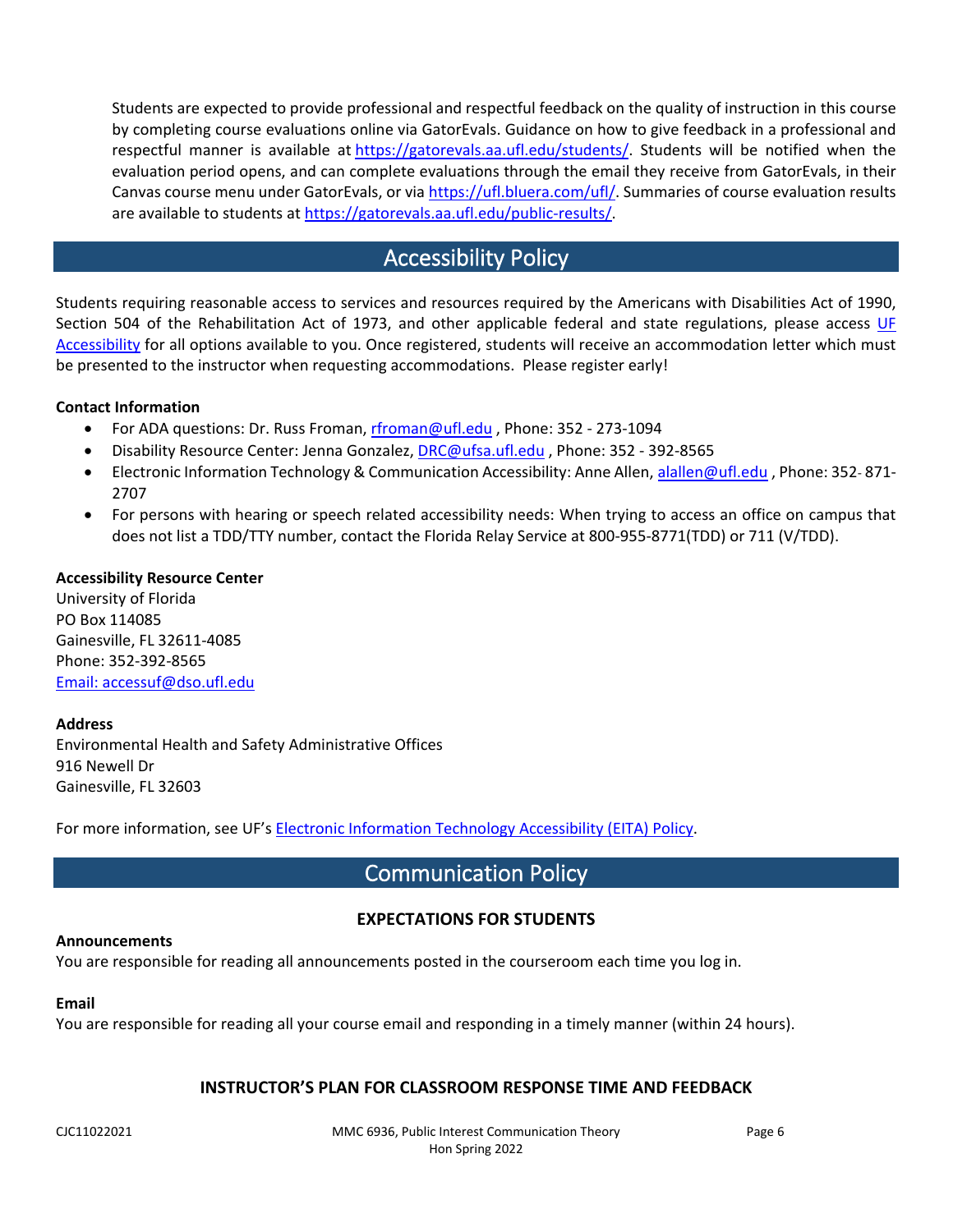#### **Email Policy**

I try to respond to your email within 24 hours. If you have questions of a personal nature, please email me.

#### **Assignment Feedback Policy**

I will provide feedback on submitted assignments as soon as possible but no later than one week after the submission date. If assignments require a longer review period, I will communicate to you.

#### **Course-Related Questions Policy**

I try to answer questions within 24 hours.

#### **Electronic Communication Policy**

In addition to the University's policy, please consider the following:

- Privacy, confidentiality, and security in all electronic communications. See [Information Security.](https://it.ufl.edu/policies/information-security/)
- All electronic communication resources must be used for the course and in alignment with to the CJC Online and University mission. See the [Acceptable Use Policy.](https://it.ufl.edu/policies/acceptable-use/acceptable-use-policy/)
- Prohibited use of false identity, false identity pseudonyms, or anonymous (sender's name or electronic identification is hidden).
- Prohibited online access without consent.
- Prohibited disruption of services including introducing computer contaminants (viruses).
- Prohibited [harassment](https://it.ufl.edu/policies/acceptable-use/acceptable-use-policy/) of any kind.

#### **Privacy**

If your course includes live synchronous meetings, the class sessions will all be audio visually recorded for students in the class to refer back and for enrolled students who are unable to attend live. Students who participate with their camera engaged or utilize a profile image are agreeing to have their video or image recorded. If you are unwilling to consent to have your profile or video image recorded, be sure to keep your camera off and do not use a profile image. Likewise, students who un-mute during class and participate orally are agreeing to have their voices recorded. If you are not willing to consent to have your voice recorded during class, you will need to keep your mute button activated and communicate exclusively using the "chat" feature, which allows students to type questions and comments live. Please see UF's Information Technology [policies](https://it.ufl.edu/policies/) for additional information.

#### **Video Recording**

Students are allowed to record video or audio of class lectures. However, the purposes for which these recordings may be used are strictly controlled. The only allowable purposes are (1) for personal educational use, (2) in connection with a complaint to the university, or (3) as evidence in, or in preparation for, a criminal or civil proceeding. All other purposes are prohibited. Specifically, students may not publish recorded lectures without the written consent of the instructor.

A "class lecture" is an educational presentation intended to inform or teach enrolled students about a particular subject, including any instructor-led discussions that form part of the presentation, and delivered by any instructor hired or appointed by the University, or by a guest instructor, as part of a University of Florida course. A class lecture **does not** include lab sessions, student presentations, clinical presentations such as patient history, academic exercises involving solely student participation, assessments (quizzes, tests, exams), field trips, private conversations between students in the class or between a student and the faculty or lecturer during a class session.

Publication without permission of the instructor is prohibited. To "publish" means to share, transmit, circulate, distribute, or provide access to a recording, regardless of format or medium, to another person (or persons), including but not limited to another student within the same class section. Additionally, a recording, or transcript of a recording, is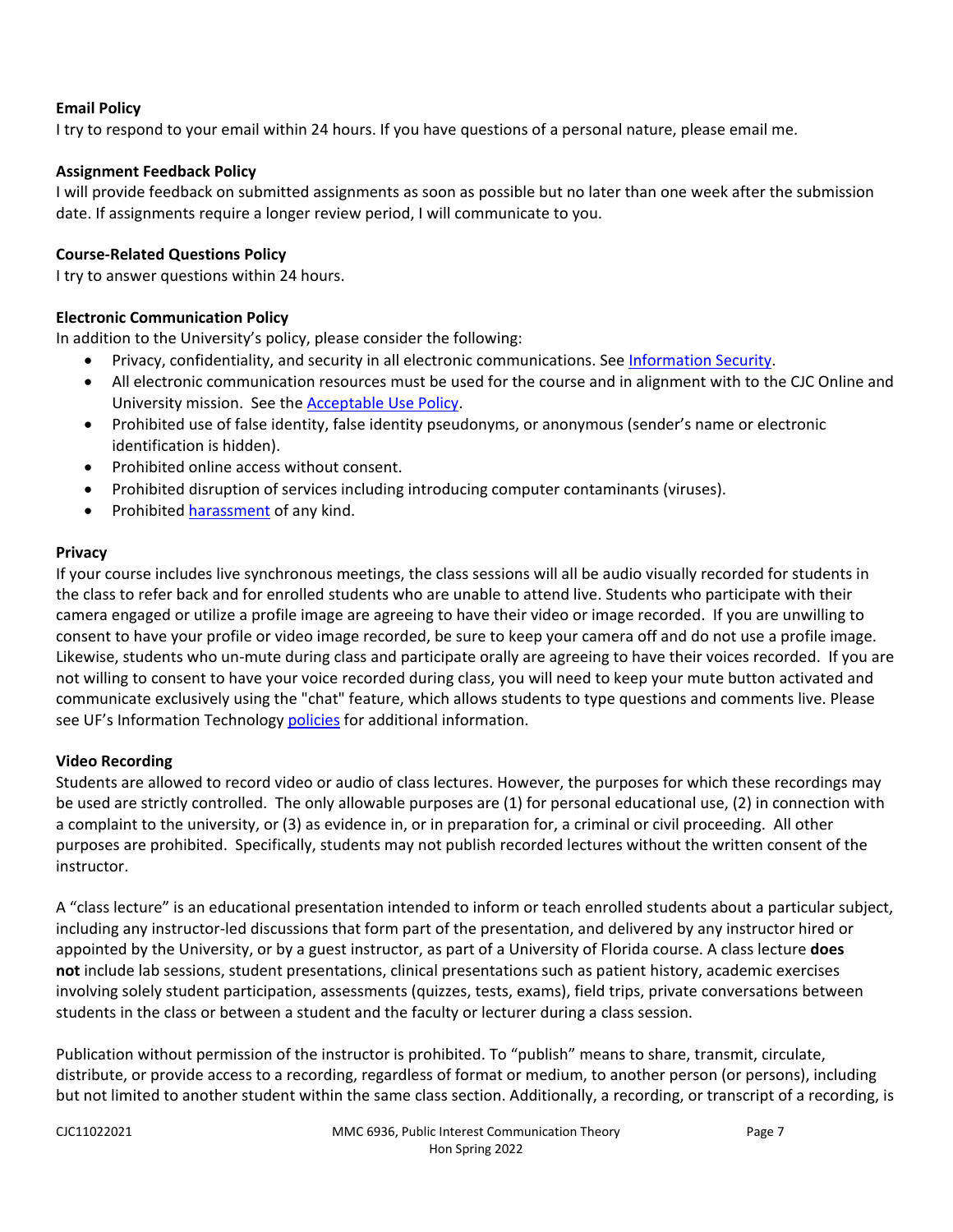considered published if it is posted on or uploaded to, in whole or in part, any media platform, including but not limited to social media, book, magazine, newspaper, leaflet, or third-party note/tutoring services. A student who publishes a recording without written consent may be subject to a civil cause of action instituted by a person injured by the publication and/or discipline under [UF Regulation 4.040 Student Honor Code and Student Conduct Code.](https://sccr.dso.ufl.edu/policies/student-honor-code-student-conduct-code/)

### Select CJC and University Policies and Guidelines

#### <span id="page-7-0"></span>**Academic Integrity Policy**

UF students are bound by The Honor Pledge which states, "We, the members of the University of Florida community, pledge to hold ourselves and our peers to the highest standards of honor and integrity by abiding by the Honor Code." The [Student Honor Code,](https://sccr.dso.ufl.edu/policies/student-honor-code-student-conduct-code/) Violation of the Student Honor Code, specifies a number of behaviors that are in violation of this code and the possible sanctions. Furthermore, you are obligated to report any condition that facilitates academic misconduct to the appropriate personnel. If you have any questions or concerns, please consult with the instructor or TA's in this class.

#### **Netiquette**

Casual style of communication is commonly found in the online environment and students are sometimes tempted to relax their grammar, word choice, syntax (arrangement of words to create well-formed sentences), writing mechanics (capitalization, punctuation, and spelling), and/or professionalism. Keep in mind when communicating with others to be courteous, civil, respectful, and professional. Please remember that you are adult students and professionals—your communication must be appropriate.

#### **Online Attendance Policy**

Since the course is online, you should access your course at least four times per week to ensure you do not miss pertinent postings, messages, or announcements. It is imperative that you meet course deadlines and stay active in discussion boards, group projects, etc. If you are experiencing a major illness, absences due to University duties, or other large-scale issues, contact the instructor immediately.

Students are responsible for meeting all academic objectives as defined by the instructor. In general, acceptable reasons for absences include illness, serious family emergencies, special curricular requirements, military obligation, severe [weather conditions,](https://emergency.ufl.edu/weather-information/) [religious holidays,](https://regulations.ufl.edu/wp-content/uploads/2012/09/4052.pdf) and participation in official University activities. Absences from class for court-imposed legal obligations (e.g., jury duty or subpoena) must be excused. [Excused absences](https://catalog.ufl.edu/graduate/regulations/#text) must be consistent with university policies in the Graduate Catalog and require appropriate documentation. For additional information, see the [attendance policies.](https://catalog.ufl.edu/UGRD/academic-regulations/attendance-policies/)

#### **Plagiarism**

Plagiarism is unacceptable; especially, in the academic communities. All academic work must be an original work of your own thought, research, or self-expression. Plagiarism includes, but is not limited to, prohibited collaboration, consultation, submission of academic work that has been purchased or obtained (see the [UF Policy: Student Conduct Violation\)](https://flexible.dce.ufl.edu/media/flexibledceufledu/documents/uf_policy_student_conduct.pdf). Remember that plagiarism is not acceptable in any of your work including all discussion board posts, journal entries, wikis, and other written and oral presentation assignments. Always cite your sources!

#### **Software Use**

All faculty, staff, and students of the University are required and expected to obey the laws and legal agreements governing software use. Failure to do so can lead to monetary damages and/or criminal penalties for the individual violator. Because such violations are also against University policies and rules, disciplinary action will be taken as appropriate. We, the members of the University of Florida community, pledge to uphold ourselves and our peers to the highest standards of honesty and integrity.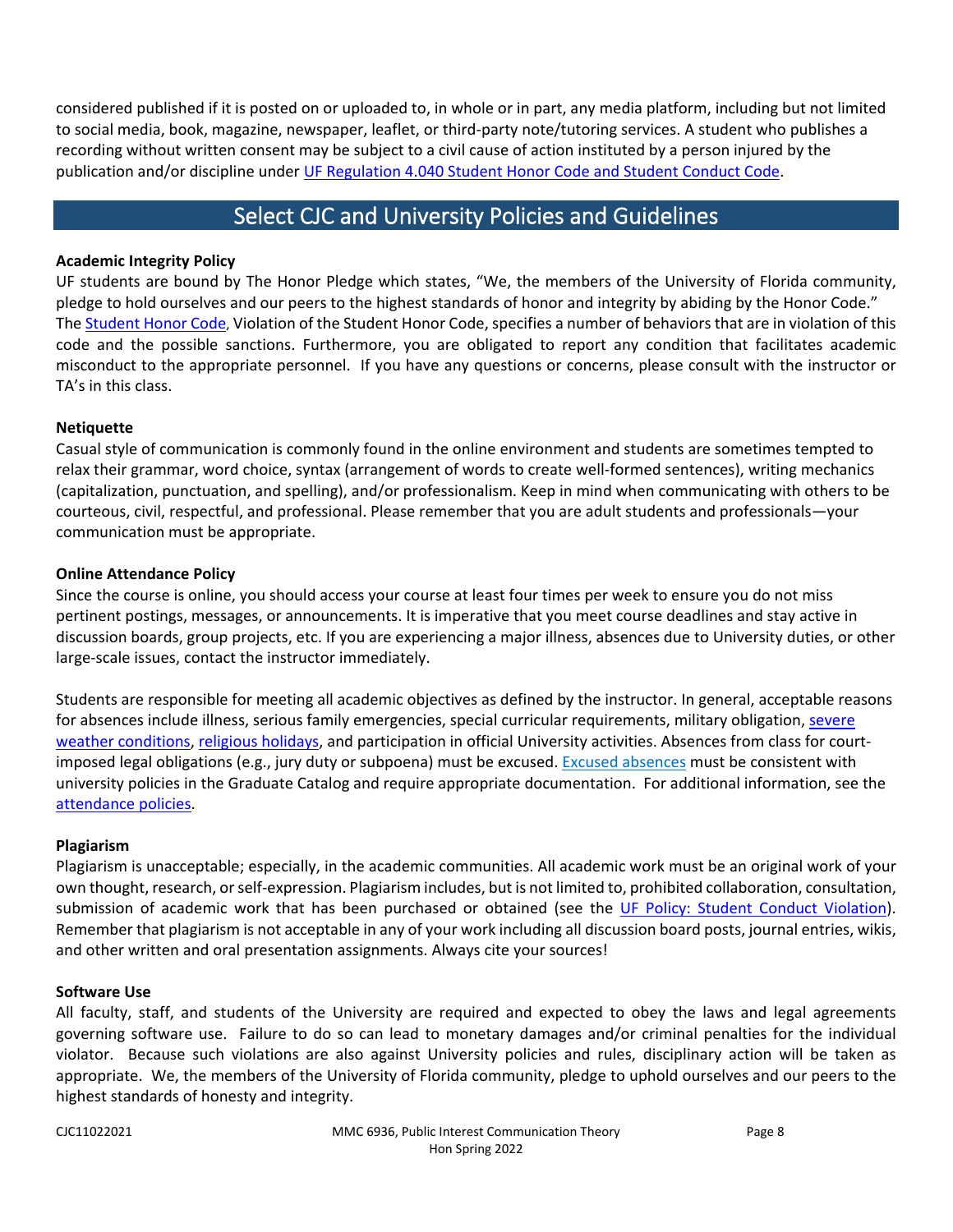#### **Notification to Students of FERPA Rights**

There are federal laws [\(FERPA\)](https://registrar.ufl.edu/ferpa) protecting your privacy with regards to grades earned in courses and on individual assignments.

#### **Student Guidelines for Courseroom Challenges**

Student with questions regarding course content such as assignments, assessments, instructional materials, lectures, meetings, course objectives, course module objectives, or other areas of the course, please adhere to the following guidelines:

- 1. You should first *approach the faculty member who is teaching the course* to ask for clarifications regarding the course assignments, assessments, materials, lectures, meetings, etc.
	- i) In the Course Orientation Module, you will find the Frequently Asked Questions (FAQ) page which has been placed there for the purpose of addressing course questions, issues, and challenges.
	- ii) In the Course Orientation Module Welcome page, under Meet your Instructor, you find the faculty members email and directions for requesting an appointment where you can address any concerns and/or questions.
- 2. If after meeting with *the faculty member teaching the course* you are still not clear on the course assignments, assessments, materials, lectures, meetings, etc., then the next step would be to contact online advising [\(onlineadvising@jou.ufl.edu\)](mailto:onlineadvising@jou.ufl.edu) for additional guidance.

#### **Video Conferencing Etiquette**

Video conferencing is an excellent tool to interface with your peers and instructor(s) and there are also netiquette expectations to ensure that all participants are respected and treated with civility. Please make sure that you follow all of the netiquette and [etiquette](https://www.advising.ufl.edu/docs/ProfessionalEtiquette.pdf) expectations including the following:

- 1. Be punctual and courteous.
- 2. Position your camera at eye level with good lighting.
- 3. Show respect and professionalism by dressing business casual or business professional.
- 4. No smoking or drinking alcoholic drinks.
- 5. Make sure your background is in a proper setting with minimal distractions.
- 6. Mute your microphone when you are not speaking.

#### **Writing Style**

In order to meet the academic rigor and standards of a graduate program, all students are required to use the Publication Manual of the American Psychological Association (APA) 7<sup>th</sup> Edition style in their courses. APA is the writing style used in business and other disciplines for both professional and academic writing. The APA  $7<sup>th</sup>$  Edition Manual has a plethora of guidelines that includes scholarly writing, publishing principles, elements and format for your papers, writing style and grammar, bias-free language guidelines, mechanics of style, intext citing and references, etc. For additional information on notable changes, see changes between APA 6<sup>th</sup> Edition and APA 7<sup>th</sup> Edition.

## Academic and Student Resources

#### <span id="page-8-0"></span>**Academic Resources**

- [One UF Student Portal](https://one.uf.edu/dashboard/) Course registration, final grades, transcript requests, degree audit.
- [GatorEvals](https://gatorevals.aa.ufl.edu/) Online faculty evaluations and results.
- [UF Bookstore:](https://www.bsd.ufl.edu/g1c/bookstore/bookstore.asp) Phone: 352-392-0194, Email: [ufbookstore@bsd.ufl.edu](mailto:ufbookstore@bsd.ufl.edu)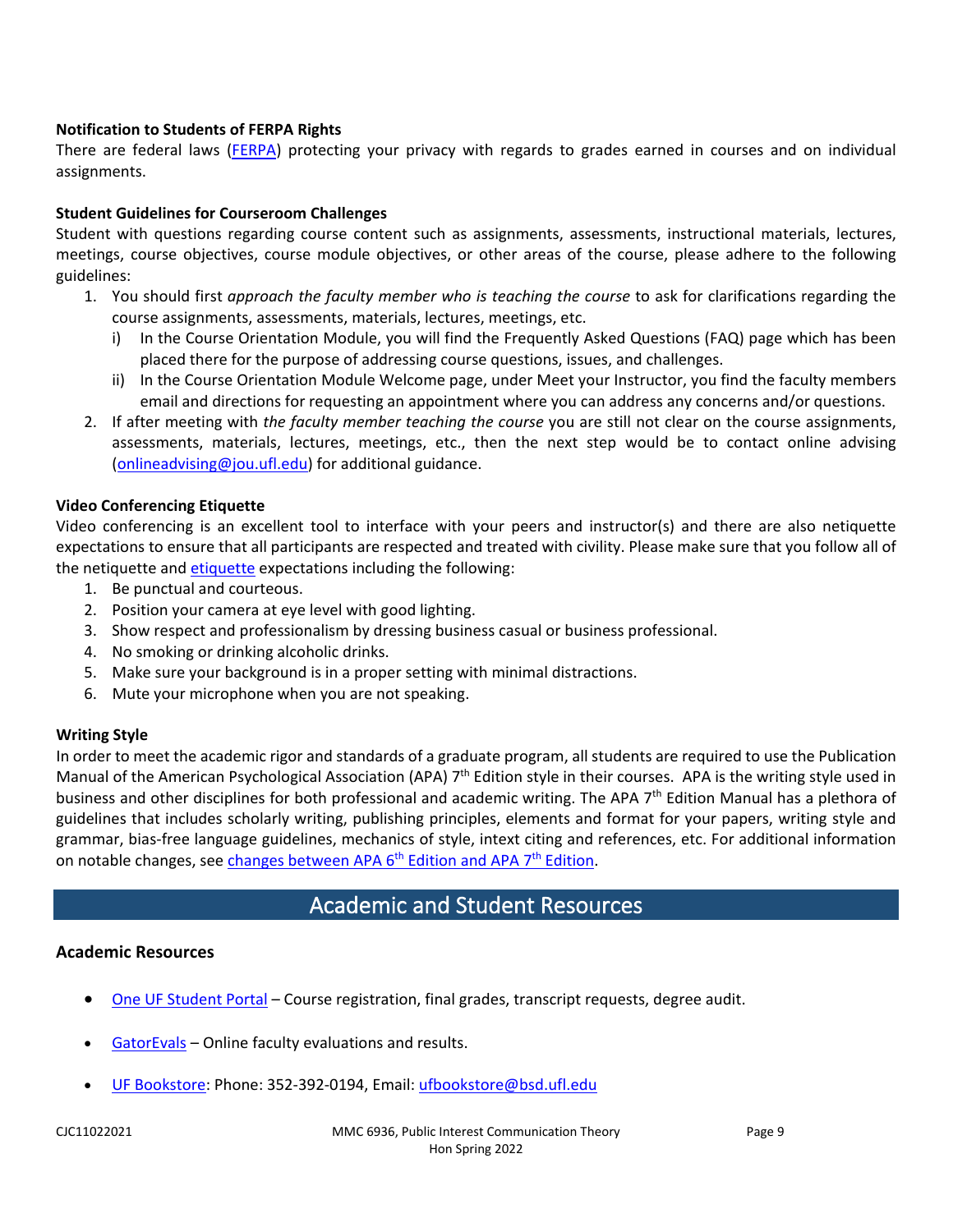- [Library Support:](https://cms.uflib.ufl.edu/ask) Various ways to receive assistance with respect to using the libraries or finding resources. [UF Library Services for Distance Students](http://guides.uflib.ufl.edu/distancelearners) [Ask a Librarian](http://cms.uflib.ufl.edu/ask) – chat with librarians online. CJC Librarian - [April Hines,](mailto:aprhine@uflib.ufl.edu) Phone: 352-273-2728, Email: [aprhine@uflib.ufl.edu.](mailto:aprhine@uflib.ufl.edu) [Course Reserves:](https://cms.uflib.ufl.edu/accesssupport/coursereserves) Electronic resource reserve items that can be accessed via links or files.
- [Copyright Concerns of Graduate Researchers:](http://guides.uflib.ufl.edu/copyright/copyrightgradstudents) Information and resource guide on copyright concerns.
- [Teaching Center:](https://teachingcenter.ufl.edu/) General study skills and tutoring. Broward Hall, Phone: 352-392-2010 or 352-392-6420.
- [Writing Studio:](https://umatter.ufl.edu/office/writing-studio/) Provides one-on-one consultations and workshops tailored to specific classes (graduate and undergraduate). 302 Tigert Hall, Phone: 352-846-1138.
- [Online Student Complaints:](https://distance.ufl.edu/student-complaint-process/) This process is designed to make every attempt to resolve student complaints within its academic and administrative departments at the program level.
- [Information for Veterans:](http://veterans.ufl.edu/) Veterans Affairs Certification: Phone: 352 294-2948

#### **Student Resources**

- [OneStop Enrollment Services Center:](https://onestop.em.ufl.edu/) Seamless centralized services for financial aid, bursar, admissions, and the registrar. Telephone: 352-392-2244 or 833-UF1-STOP , In-person service: On campus in Criser Hall, Ground Floor Lobby, Hours: Monday through Friday, 8:30 a.m. to 4:30 p.m.
- [Graduate Student Resources:](https://catalog.ufl.edu/graduate/resources/) Available resources for graduate students. Your advisors are here to support you, answer questions, help with registration, and other sources. Email [onlineadvising@jou.ufl.edu.](mailto:onlineadvising@jou.ufl.edu)
- [U Matter, We Care:](https://umatter.ufl.edu/) If you or a friend is in distress, please contact [umatter@ufl.edu](mailto:umatter@ufl.edu) or Phone: 352-294-2273 so that a team member can reach out.
- [Counseling and Wellness Center:](https://counseling.ufl.edu/) [3190 Radio Road, Gainesville, FL 32611](https://goo.gl/maps/QuW7SEzqdH82) Phone: [\(352\) 392-1575,](tel:3523921575) [Fax: \(352\) 273-4738](tel:3522734738)
- [Sexual Violence Response:](https://umatter.ufl.edu/helping-students/sexual-violence-response/) Victim services, Care Area, UF Police Department, and Title IX.
- [University Police Department:](https://police.ufl.edu/) Resources available include the Office of Victim Services and Community Services Division. Emergency: 9-1-1; Non-Emergency: 352-392-1111.
- [Gator Connect:](https://orgs.studentinvolvement.ufl.edu/organizations) Online database of student organizations.
- [Career Connection Center:](https://career.ufl.edu/) Career assistance and counseling. Reitz Union, Phone: 352-392-1601.
- [Veteran Services:](http://veterans.ufl.edu/) Office of Student Veteran Services, Phone: 352-294-2948, email: [vacounselor@ufl.edu.](mailto:vacounselor@ufl.edu) |Collegiate Veterans Success Center, Phone: 352- 294-7215, email[: charlotte.kemper@va.gov.](mailto:charlotte.kemper@va.gov)
- [Student Financial Affairs:](https://www.sfa.ufl.edu/) Financial aid counseling including Aid-a-Gator program. Phone: 352-392-1275.